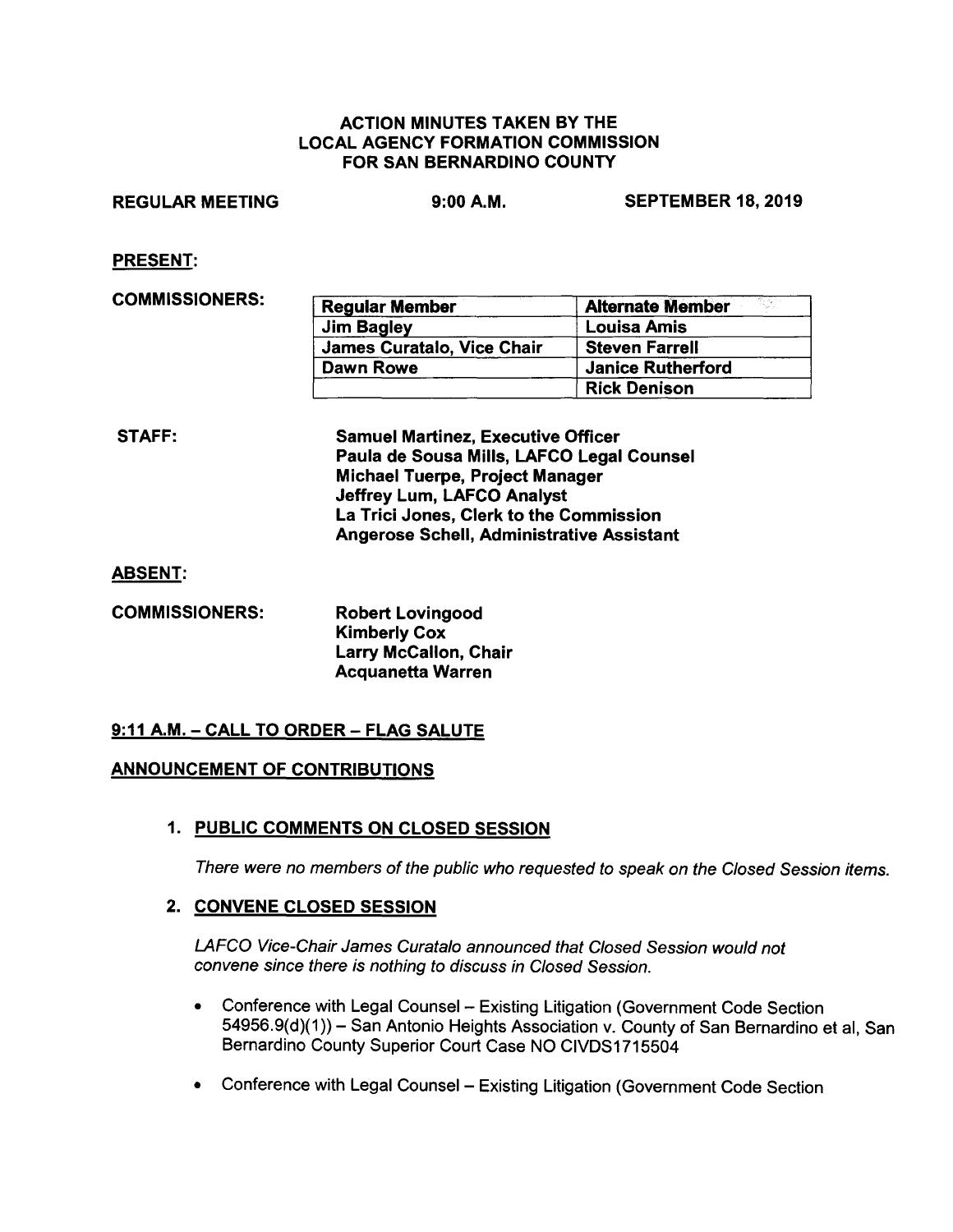54956.9(d)(1 ))- San Antonio Heights Association v. County of San Bernardino et all, San Bernardino County Superior Court Case No CIVDS1712271

• Conference with Legal Counsel – Existing Litigation – (Government Code Sect6ion 54956.9(d) (1)) – C.O.M.E.T. (Citizens of Mentone Empowered Together) v. City of Redlands et al, San Bernardino Superior Court Case No. CIVDS1906437

## **3. RECONVENE PUBLIC SESSION [Not needed as Commission did not meet in Closed Session.]**

# **CONSENT ITEMS:**

The following consent items are expected to be routine and non-controversial and will be acted upon by the Commission at one time without discussion, unless a request has been received prior to the hearing to discuss the matter.

**4. Approval of Minutes for Regular Meeting of August 21, 2019** 

# **5. Approval of Executive Officer's Expense Report**

Recommendation: Approve the Executive Officers' Expense Report for Procurement Card Purchases from July 24, 2019 to August 23, 2019.

## **6. Ratify Payments as Reconciled and Note Cash Receipts for Month of June 2019**

Recommendation: Ratify payments as reconciled for the month of July 2019 and note revenue receipts for the same period.

### **7. Consent Items Deferred for Discussion (none)**

Commissioner Bagley moves approval of the consent items. Second by Commissioner Rowe. The motion on the Consent Items passes with the following roll call vote:

Ayes: Noes: Abstain: Absent: Bagley, Curatalo, Rowe, Denison, Rutherford and Farrell. None. None. McCallon (Denison voting in his stead), Lovingood (Rutherford voting in his stead), Cox (Farrell voting in her stead) and Warren.

### **PUBLIC HEARING ITEMS:**

**8. Consideration of: (1) CEQA Statutory Exemption for LAFCO 3234 and (2) LAFCO 3234** - **Service Review for the Wrightwood Community Services District** 

Recommendation: Staff recommends that the Commission continue LAFCO 3234 to the October 16, 2019 hearing.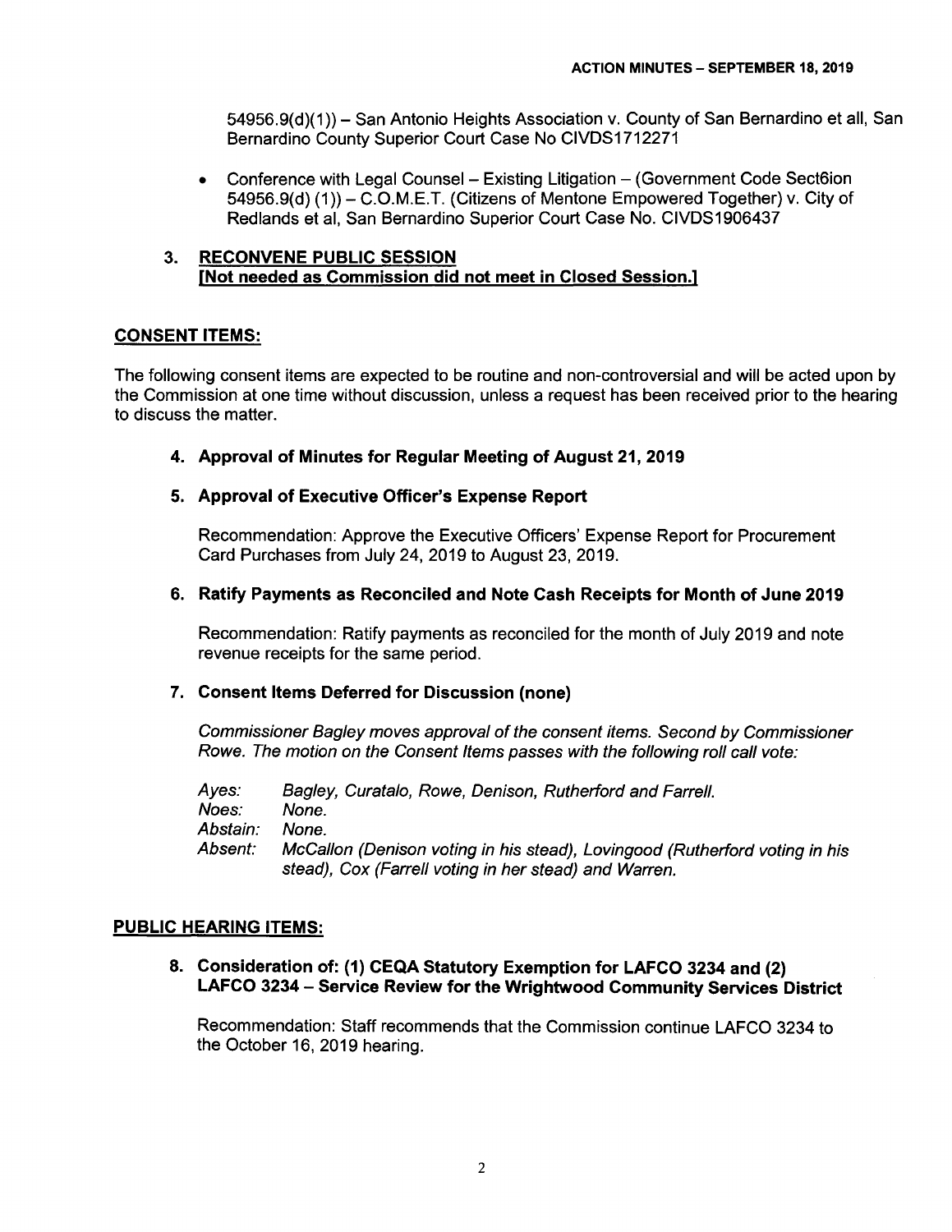Commissioner Rowe moves to continue Item 8 to the October 16, 2019 hearing date. Second by Commissioner Farrell. The motion passes with the following roll call vote:

Ayes: Noes: Abstain: Absent: Bagley, Curatalo, Rowe, Denison, Rutherford and Farrell. None. None. McCallon (Denison voting in his stead), Lovingood (Rutherford voting in his stead), Cox (Farrell voting in her stead) and Warren.

#### **DISCUSSION ITEMS:**

# **9. Update on Sustainability of the City of Adelanto, related to LAFCO 3232** - **Sphere of Influence Amendment for the City of Adelanto**

Recommendation: Staff recommends that the Commission take the following actions:

- o Note receipt of status report and file.
- o Schedule an update for the City for the March 2020 hearing.

Commissioner Rowe expresses the concerns of Commissioner Lovingood and she states that she would like to see a status report in January 2020 to determine whether the City of Adelanto is adhering to its timeline to complete the backlog of audits instead of waiting until March 2020.

Ward Komers, Finance Director of the City of Adelanto states that when the audit reports are completed and accepted by the Counsel, they will be shared with the LAFCO staff.

Commissioner Bagley states that he shares the concerns of Commissioner Lovingood and Commissioner Rowe, he does not want to wait as there are egregious shortcomings in the audits.

Commissioner Rowe moves approval of the staff recommendation to receive and file the update with a modification to the scheduled update for the City to January 2020, Second by Commissioner Denison. The motion passes with the following roll call vote:

| Ayes:    | Bagley, Curatalo, Rowe, Denison, Rutherford and Farrell.                                                                             |
|----------|--------------------------------------------------------------------------------------------------------------------------------------|
| Noes:    | None.                                                                                                                                |
| Abstain: | None.                                                                                                                                |
| Absent:  | McCallon (Denison voting in his stead), Lovingood (Rutherford voting in his<br>stead), Cox (Farrell voting in her stead) and Warren. |

#### **10. Status Report Outlining the Progress of the Town of Apple Valley in Fulfilling its Obligation to Initiate an Island Annexation as a Condition of LAFCO 3229**

Recommendation: Staff recommends that the Commission receive and file the update.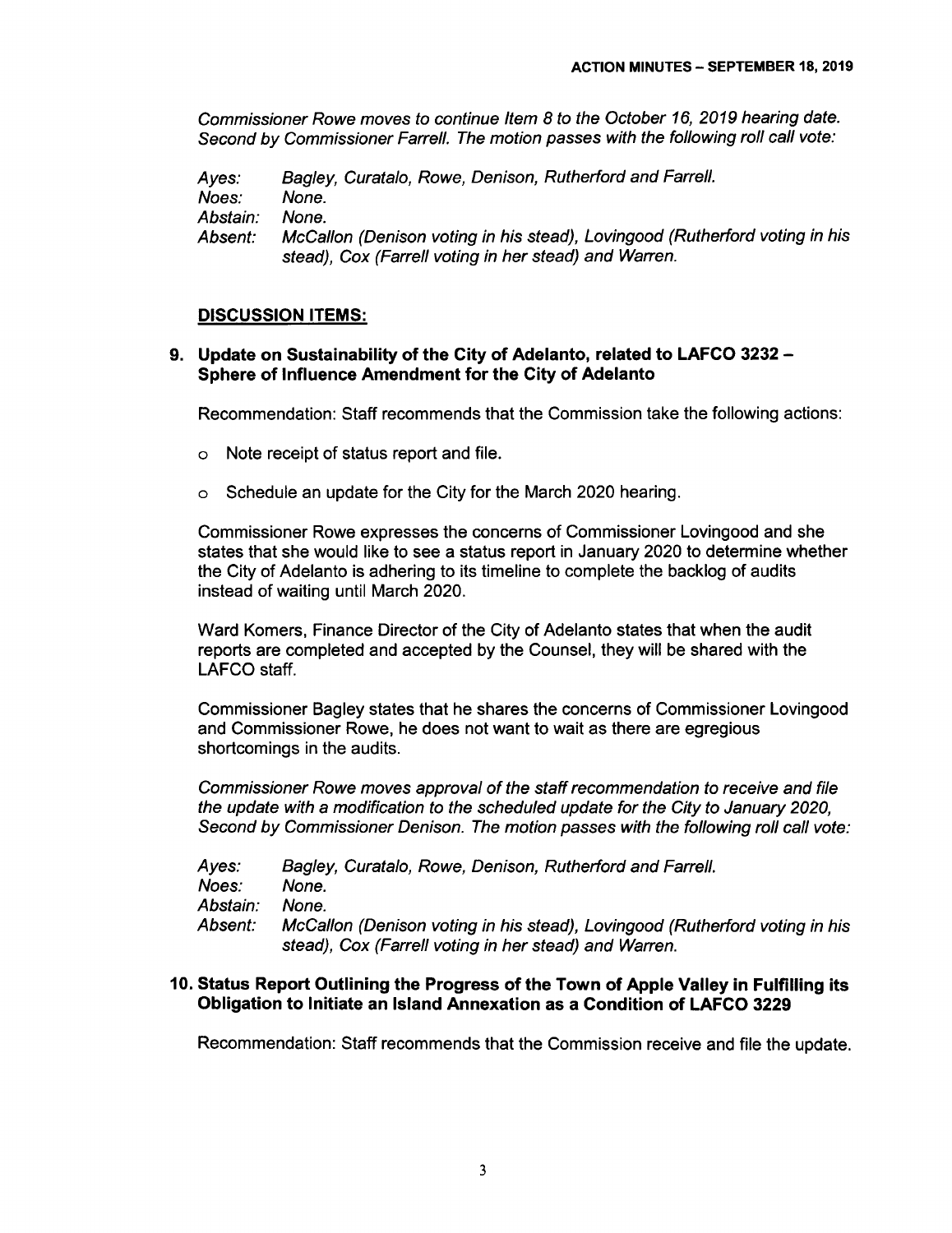Commissioner Bagley moves approval of the staff recommendation. Second by Commissioner Denison. The motion passes with the following roll call vote:

Ayes: Noes: Abstain: Absent: Bagley, Curatalo, Rowe, Denison, Rutherford and Farrell. None. None. Mccallon (Denison voting in his stead), Lovingood (Rutherford voting in his stead), Cox (Farrell voting in her stead) and Warren.

## **11. Appointment of Voting Delegate and Alternate Voting Delegate for the Southern Region Caucus and for the CALAFCO Business Meeting at the Annual CALAFCO Conference**

Recommendation: Staff recommends that the Commission select Larry McCallon as voting delegate and Samuel Martinez as alternate voting delegate for the Southern Region Caucus and for the CALAFCO annual membership business meeting.

Commissioner Rowe moves approval of the staff recommendation. Second by Commissioner Bagley. The motion passes with the following roll call vote:

Ayes: Noes: Abstain: Absent: Bagley, Curatalo, Rowe, Denison, Rutherford and Farrell. None. None. Mccallon (Denison voting in his stead), Lovingood (Rutherford voting in his stead), Cox (Farrell voting in her stead) and Warren.

#### **12. Report on Proposed CALAFCO Dues Structure**

Recommendation: Staff recommends that the Commission support the new dues structure proposed by the CALAFCO Board and direct its voting delegate to cast San Bernardino LAFCO's vote in support of the new dues structure.

Commissioner Rowe moves approval of the staff recommendation. Second by Commissioner Bagley. The motion passes with the following roll call vote:

Ayes: Noes: Abstain: Absent: Bagley, Curatalo, Rowe, Denison, Rutherford and Farrell. None. None. McCallon (Denison voting in his stead), Lovingood (Rutherford voting in his stead), Cox (Farrell voting in her stead) and Warren.

#### **INFORMATION ITEMS:**

#### **13. Legislative Update Report**

Executive Officer Samuel Martinez provided a Legislative Update Report.